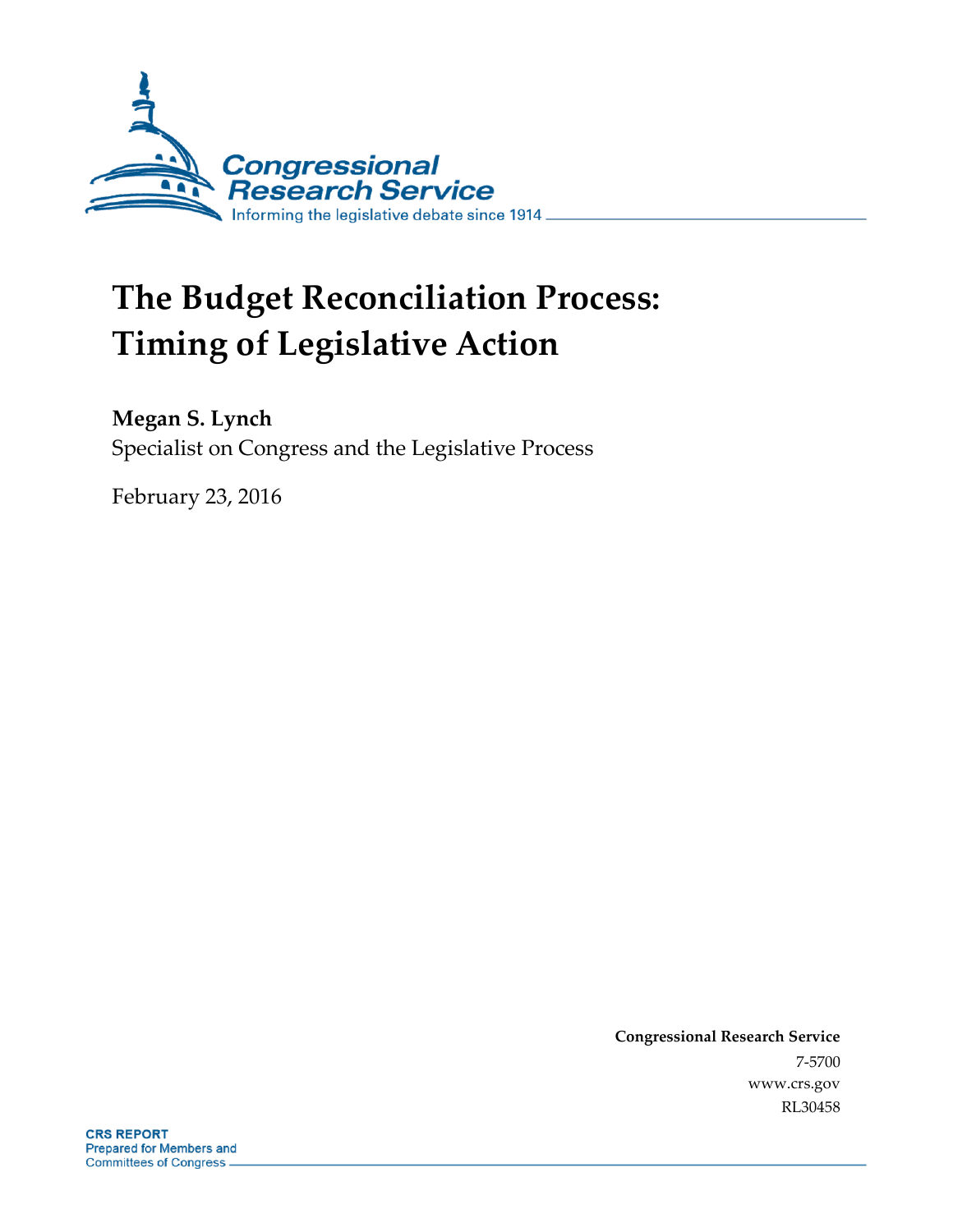### **Summary**

The *budget reconciliation process* is an optional procedure under the Congressional Budget Act of 1974 that operates as an adjunct to the annual budget resolution process. The chief purpose of the reconciliation process is to enhance Congress's ability to change current law in order to bring revenue and spending levels into conformity with the policies of the budget resolution. Accordingly, reconciliation may be the most potent budget enforcement tool available to Congress for a large portion of the budget.

Reconciliation is a two-stage process in which reconciliation instructions are included in the budget resolution directing the appropriate committees to develop legislation achieving the desired budgetary outcomes, and the resultant legislation (usually incorporated into an omnibus bill) is considered under expedited procedures in the House and Senate.

Reconciliation was first used by the House and Senate in calendar year 1980 for FY1981. As an optional procedure, it has not been used every year. Since 1980, 20 reconciliation measures have been enacted into law, and four have been vetoed. Most recently, President Obama vetoed the Restoring Americans' Healthcare Freedom Reconciliation Act of 2015 on January 8, 2016.

Under a revised timetable in effect since FY1987, the annual budget resolution is scheduled for final adoption by the House and Senate by April 15. The current timetable prescribes June 15 as the deadline for completing action on any required reconciliation legislation, but there is no explicit requirement to that effect.

The record of experience with reconciliation legislation over the period since 1980 indicates considerable variation in the time needed to process such measures from the date the reconciliation instructions take effect (upon final adoption of the budget resolution) until the resultant reconciliation legislation is approved or vetoed by the President. The interval for the 24 reconciliation measures ranged from a low of 27 days (for the Omnibus Budget Reconciliation Act of 1990) to a high of 384 days (for the Tax Increase Prevention and Reconciliation Act of 2005). On average, completing the process took about five months (155 days), well beyond the two months contemplated by the timetable in the 1974 Congressional Budget Act.

With regard to the use of reconciliation by congressional session, action was completed on 11 such measures during the first session and on 13 such measures during the second session. The time taken to initiate and conclude the reconciliation process has varied greatly. In some cases, reconciliation measures were enacted or vetoed before the end of August. On the other hand, the reconciliation process can be lengthy and drawn out: In some instances reconciliation measures were not enacted or vetoed until the following calendar year.

This report will be updated as developments warrant.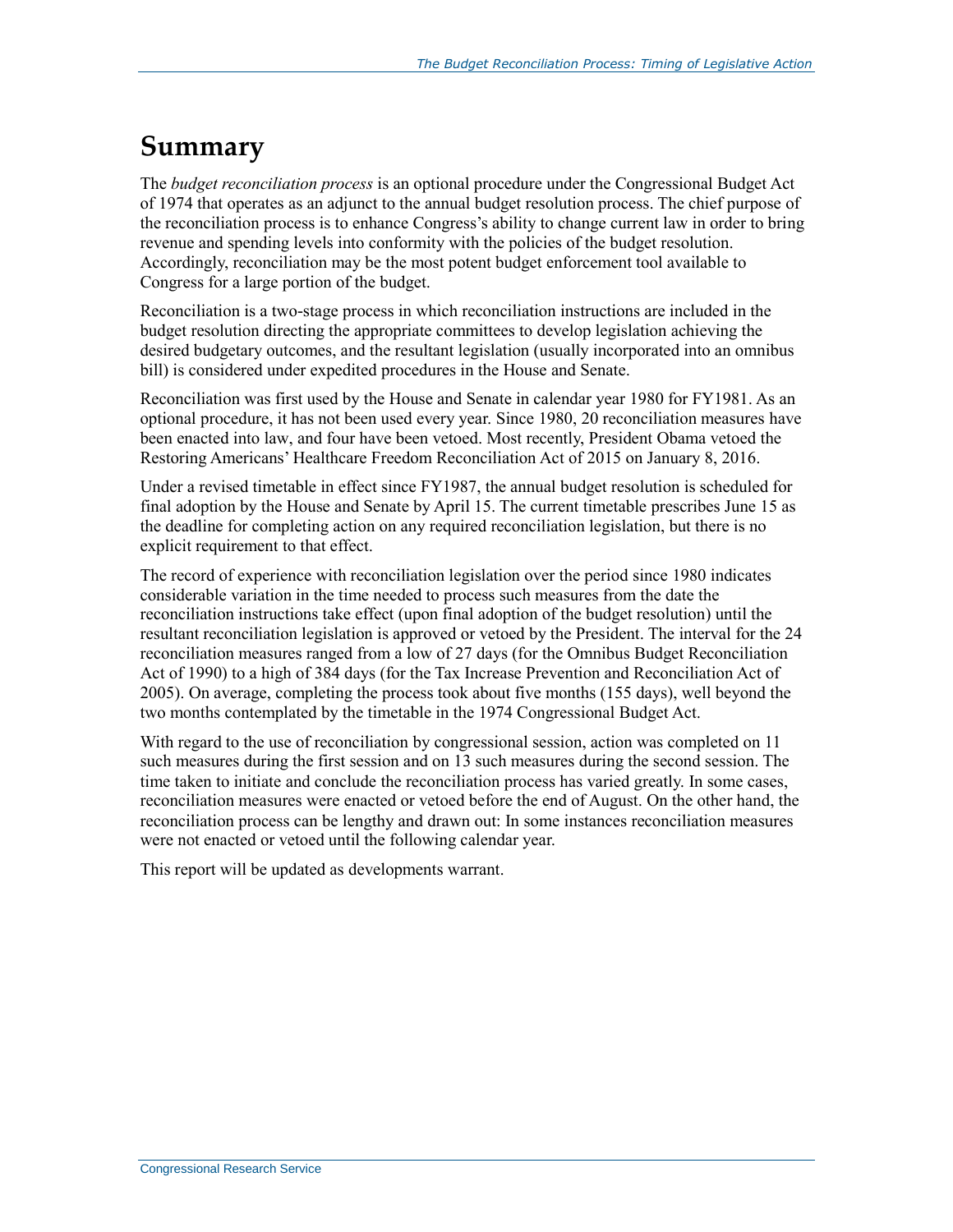## **Contents**

### **Figures**

### **Tables**

| Table 3. Adoption of Reconciliation Instructions in Budget Resolutions Since FY1981 8     |  |
|-------------------------------------------------------------------------------------------|--|
| Table 4. Dates of House and Senate Action on Reconciliation Legislation (Since FY1981) 10 |  |

### **Contacts**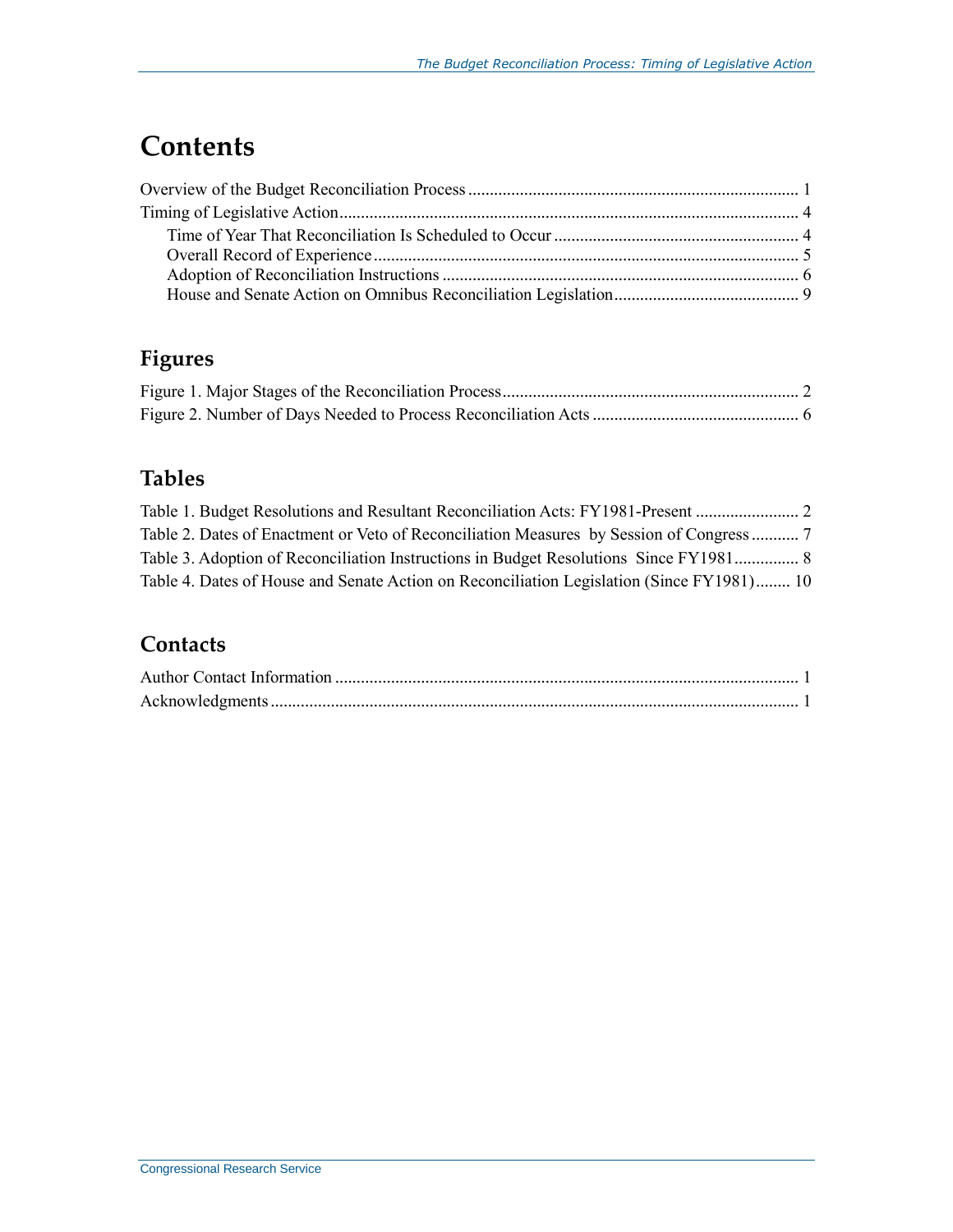he budget reconciliation process has been one of the chief tools used by Congress since 1980 to implement major changes in budget policy. Following a brief overview of the budget reconciliation process, this report provides information on the timing of House and The budget reconciliation process has<br>1980 to implement major changes<br>budget reconciliation process, this<br>Senate action on reconciliation measures.

### **Overview of the Budget Reconciliation Process**

Under the Congressional Budget and Impoundment Control Act of 1974 (P.L. 93-344, as amended), the House and Senate are required to adopt at least one budget resolution each year.<sup>1</sup> The budget resolution, which takes the form of a concurrent resolution and is not sent to the President for his approval or veto, serves as a congressional statement in broad terms regarding appropriate revenue, spending, and debt policies, as well as a guide to the subsequent consideration of legislation implementing such policies at agency and programmatic levels. Budget resolution policies are enforced through a variety of mechanisms, including points of order.<sup>2</sup> The House and Senate Budget Committees, which were created by the 1974 act, exercise exclusive jurisdiction over budget resolutions and are responsible for monitoring their enforcement.

In developing a budget resolution, the House and Senate Budget Committees rely on baseline budget projections prepared by the Congressional Budget Office (CBO). A budget resolution typically reflects many different assumptions regarding legislative action expected to occur during a session that would cause revenue and spending levels to be changed from baseline amounts. However, most revenue and direct spending<sup>3</sup> occurs automatically each year under permanent law. Therefore, if the committees with jurisdiction over the revenue and direct spending programs do not report legislation to carry out the budget resolution policies by amending existing law, revenue and direct spending for these programs will likely continue without change.

The *budget reconciliation process* is an optional procedure that operates as an adjunct to the budget resolution process.<sup>4</sup> The chief purpose of the reconciliation process is to enhance Congress's ability to change current law to bring revenue and spending levels into conformity with the policies of the budget resolution. Accordingly, reconciliation is probably the most potent budget enforcement tool available to Congress for a large portion of the budget.

Reconciliation is a multi-stage process. First, reconciliation instructions are included in the budget resolution directing the appropriate committees to develop legislation achieving the desired budgetary outcomes. The instructed committees submit their legislative recommendations

<sup>&</sup>lt;sup>1</sup> Toward the beginning of the modern congressional budget process (which began in 1975 for FY1976), the House and Senate met this requirement every year. Beginning in the late 1990s, however, Congress often did not agree on a budget resolution. This has occurred nine times: 1998 (for FY1999), 2002 (for FY2003), 2004 (for FY2005), 2006 (for FY2007), 2010 (for FY2011), 2011 (for FY2012), 2012 (for FY2013), 2013 (for FY2014), and 2014 (for FY2015). For background information on budget resolutions, see CRS Report RL30297, *Congressional Budget Resolutions: Historical Information*, by Bill Heniff Jr.

 $2$  The congressional budget process, and its enforcement procedures, are discussed in more detail in CRS Report 98-721, *Introduction to the Federal Budget Process*, coordinated by James V. Saturno.

<sup>&</sup>lt;sup>3</sup> Direct spending is generally provided in substantive law under the jurisdiction of the legislative committees, in contrast to *discretionary spending*, which is provided in annual appropriations acts under the jurisdiction of the House and Senate Appropriations Committees. Most direct spending programs are entitlements, such as Social Security, Medicare, federal civilian and military retirement, and unemployment compensation.

<sup>4</sup> For more information, see CRS Report R44058, *The Budget Reconciliation Process: Stages of Consideration*, by Megan S. Lynch and James V. Saturno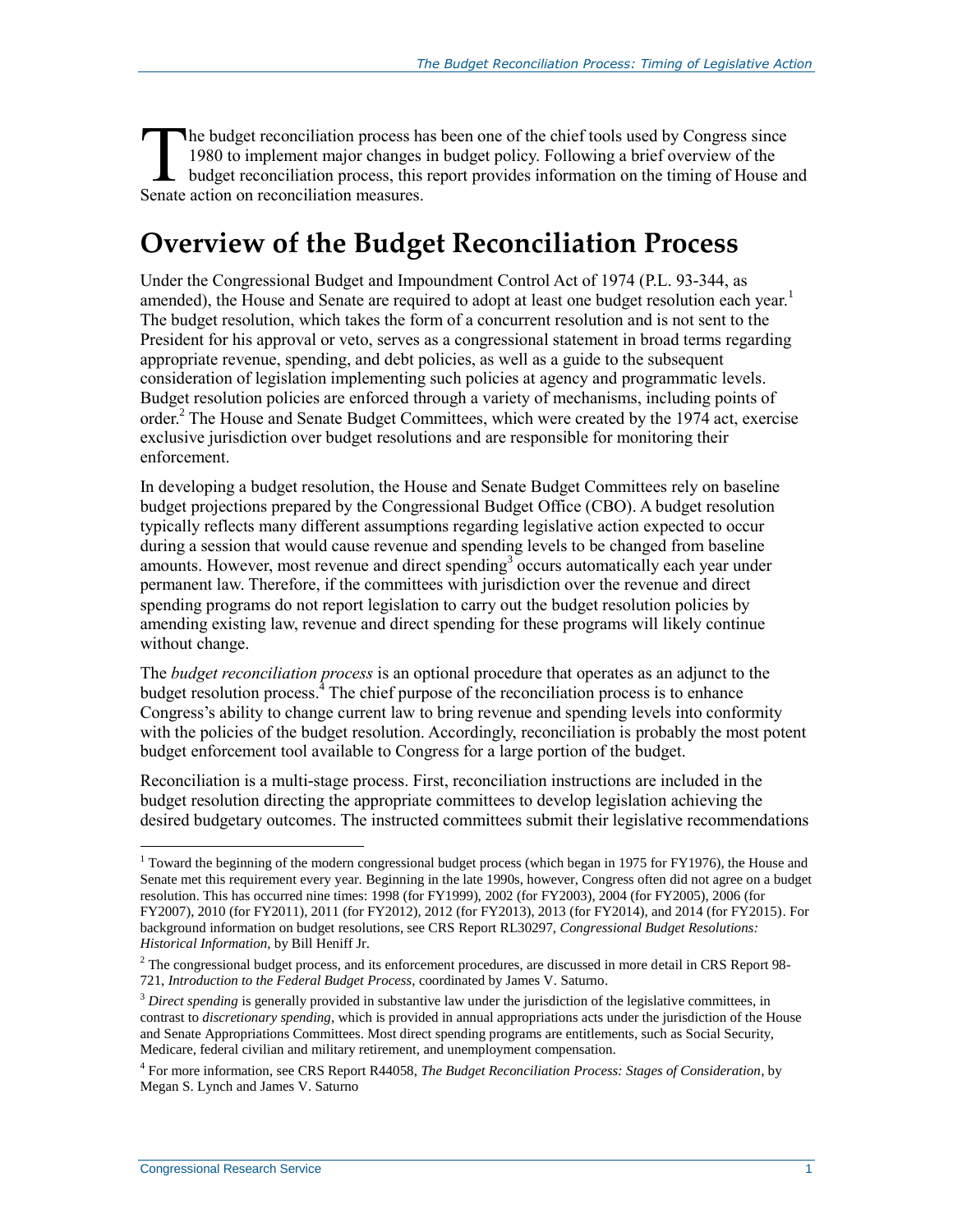to their respective Budget Committees by the deadline prescribed in the budget resolution. The Budget Committees then incorporate them into an omnibus budget reconciliation bill without making any substantive revisions.

The second step involves consideration of the resultant reconciliation legislation by the House and Senate under expedited procedures. Among other things, debate in the Senate on any reconciliation measure is limited to 20 hours (and 10 hours on a conference report), and amendments must be germane. The House Rules Committee typically sets limitations on debate and the offering of amendments during consideration of reconciliation measures in the House.

In cases where only one committee has been instructed, the process allows that committee to report its reconciliation legislation directly to its parent chamber, thus bypassing the Budget Committee. In some years, budget resolutions included reconciliation instructions that afforded the House and Senate the option of considering two or more different reconciliation bills. Once the reconciliation legislation called for in the budget resolution has been approved or vetoed by the President, the process is concluded. Congress cannot develop another reconciliation bill in the wake of a veto without first adopting another budget resolution containing reconciliation instructions.



**Figure 1. Major Stages of the Reconciliation Process**

**Source:** Congressional Research Service.

Reconciliation was first used by the House and Senate during the administration of President Jimmy Carter in calendar year 1980 for FY1981.<sup>5</sup> As an optional procedure, it has not been used every year. Since FY1981, 20 omnibus reconciliation measures have been enacted into law, and four have been vetoed (see **[Table 1](#page-4-0)**).

<span id="page-4-0"></span>

|  |  |  |  | Table 1. Budget Resolutions and Resultant Reconciliation Acts: FY1981-Present |  |  |
|--|--|--|--|-------------------------------------------------------------------------------|--|--|
|--|--|--|--|-------------------------------------------------------------------------------|--|--|

| <b>Fiscal</b> | <b>Budget</b>     | <b>Resultant Reconciliation Act(s)</b>           | Date           |
|---------------|-------------------|--------------------------------------------------|----------------|
| Year          | <b>Resolution</b> |                                                  | <b>Enacted</b> |
| 1981          | H.Con.Res. 307    | Omnibus Reconciliation Act of 1980 (P.L. 96-499) | 12/05/80       |

<sup>&</sup>lt;sup>5</sup> The Senate considered a revenue-reduction bill for FY1976 (H.R. 5559) under reconciliation procedures in December 1975. It was initiated under a second budget resolution for that fiscal year and was not considered to be a reconciliation bill in the House. The bill did not become law. This report presents data on the timing of action on reconciliation measures initiated in conjunction with budget resolutions scheduled for adoption in the spring and thus excludes Senate consideration of H.R. 5559 in 1975.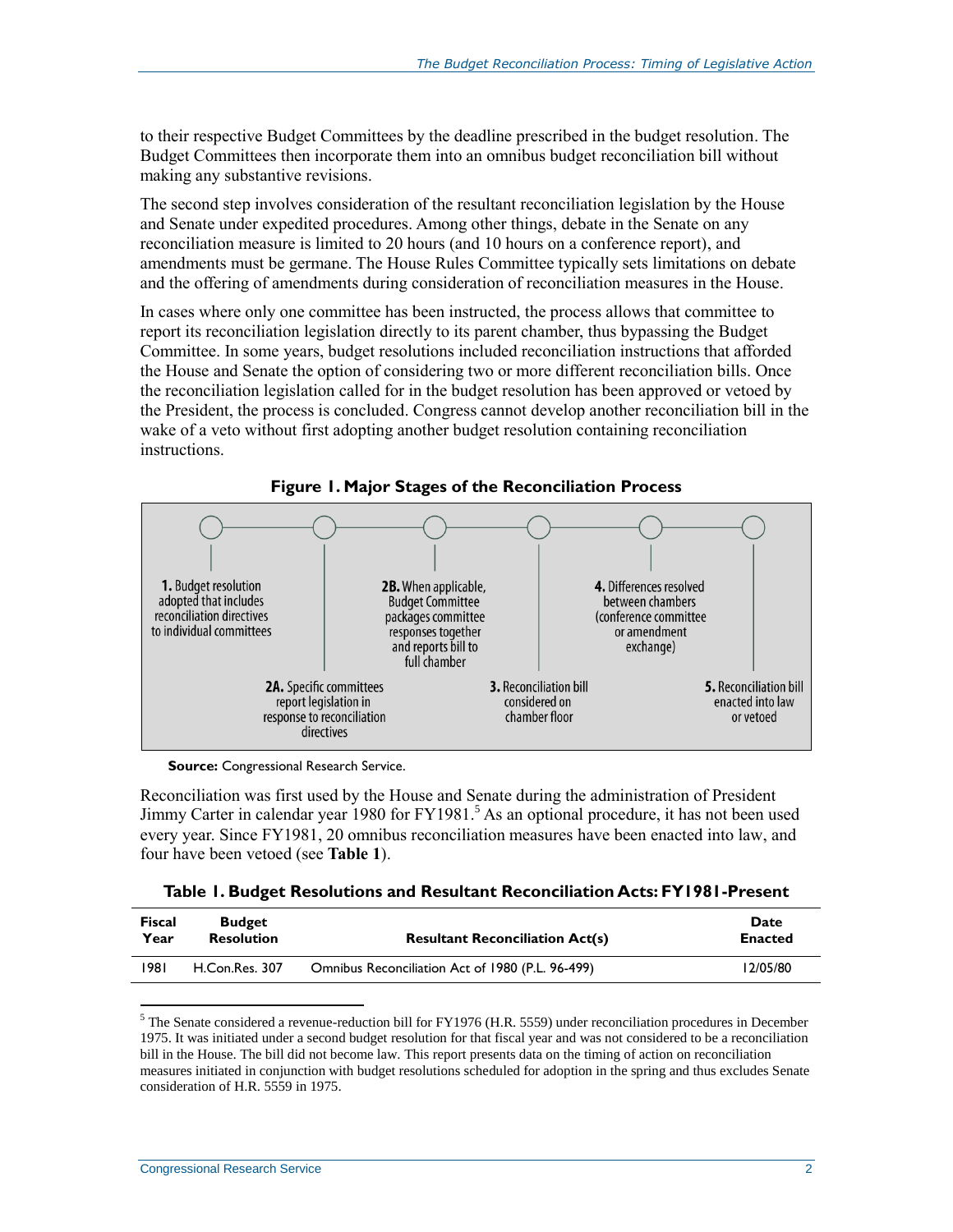| <b>Fiscal</b><br>Year | <b>Budget</b><br><b>Resolution</b> | <b>Resultant Reconciliation Act(s)</b>                                                    | Date<br><b>Enacted</b> |
|-----------------------|------------------------------------|-------------------------------------------------------------------------------------------|------------------------|
| 1982                  | H.Con.Res. 115                     | Omnibus Budget Reconciliation Act of 1981 (P.L. 97-35)                                    | 08/13/81               |
| 1983                  | S.Con.Res. 92                      | Tax Equity and Fiscal Responsibility Act of 1982 (P.L. 97-248)                            | 09/03/82               |
|                       |                                    | Omnibus Budget Reconciliation Act of 1982 (P.L. 97-253)                                   | 09/08/82               |
| 1984                  | H.Con.Res. 91                      | Omnibus Budget Reconciliation Act of 1983 (P.L. 98-270)                                   | 04/18/84               |
| 1986                  | S.Con.Res. 32                      | Consolidated Omnibus Budget Reconciliation Act of 1985 (P.L. 99-<br>272)                  | 04/07/86               |
| 1987                  | S.Con.Res. 120                     | Omnibus Budget Reconciliation Act of 1986 (P.L. 99-509)                                   | 10/21/86               |
| 1988                  | S.Con.Res. 93                      | Omnibus Budget Reconciliation Act of 1987 (P.L. 100-203)                                  | 12/22/87               |
| 1990                  | H.Con.Res. 106                     | Omnibus Budget Reconciliation Act of 1989 (P.L. 101-239)                                  | 12/19/89               |
| 1991                  | H.Con.Res. 310                     | Omnibus Budget Reconciliation Act of 1990 (P.L. 101-508)                                  | 11/05/90               |
| 1994                  | H.Con.Res. 64                      | Omnibus Budget Reconciliation Act of 1993 (P.L. 103-66)                                   | 08/10/93               |
| 1996                  | H.Con.Res. 67                      | Balanced Budget Act of 1995                                                               | 12/06/95<br>(vetoed)   |
| 1997                  | H.Con.Res. 178                     | Personal Responsibility and Work Opportunity Reconciliation Act of<br>1996 (P.L. 104-193) | 08/22/96               |
| 1998                  | H.Con.Res. 84                      | Balanced Budget Act of 1997 (P.L. 105-33)                                                 | 08/05/97               |
|                       |                                    | Taxpayer Relief Act of 1997 (P.L. 105-34)                                                 | 08/05/97               |
| 2000                  | H.Con.Res. 68                      | Taxpayer Refund and Relief Act of 1999 (H.R. 2488)                                        | 09/23/99<br>(vetoed)   |
| 2001                  | H.Con.Res. 290                     | Marriage Tax Relief Reconciliation Act of 2000 (H.R. 4810)                                | 08/05/00<br>(vetoed)   |
| 2002                  | H.Con.Res. 83                      | Economic Growth and Tax Relief Reconciliation Act of 2001 (P.L.<br>$107 - 16$             | 06/07/01               |
| 2004                  | H.Con.Res. 95                      | Jobs and Growth Tax Relief Reconciliation Act of 2003 (P.L. 108-27)                       | 05/28/03               |
| 2006                  | H.Con.Res. 95                      | Deficit Reduction Act of 2005 (P.L. 109-171)                                              | 02/08/06               |
|                       |                                    | Tax Increase Prevention and Reconciliation Act of 2005 (P.L. 109-<br>222)                 | 05/17/06               |
| 2008                  | S.Con.Res. 21                      | College Cost Reduction and Access Act of 2007 (P.L. 110-84)                               | 09/27/07               |
| 2010                  | S.Con.Res. 13                      | Health Care and Education Reconciliation Act of 2010 (P.L. 111-152)                       | 03/30/2010             |
| 2016                  | S.Con.Res. 11                      | Restoring Americans' Healthcare Freedom Reconciliation Act of<br>2015                     | 01/08/2016<br>(vetoed) |

**Source:** Prepared by the Congressional Research Service.

In some years, reconciliation was proposed by one or both chambers but not activated. The FY1999 budget resolution passed by the House (H.Con.Res. 284,  $105<sup>th</sup>$  Congress), for example, included reconciliation directives to nine House committees, but the Senate-passed budget resolution (S.Con.Res. 86) did not contain reconciliation directives. Ultimately, the House and Senate did not reach final agreement on the FY1999 budget resolution, and reconciliation procedures were not used that year. Similarly, the FY2013 budget resolution agreed to by the House (H.Con.Res. 112, 112<sup>th</sup> Congress) contained reconciliation directives to six House committees. Although the House and Senate did not come to agreement on a budget resolution, the six specified House committees submitted their reconciliation language to the House Budget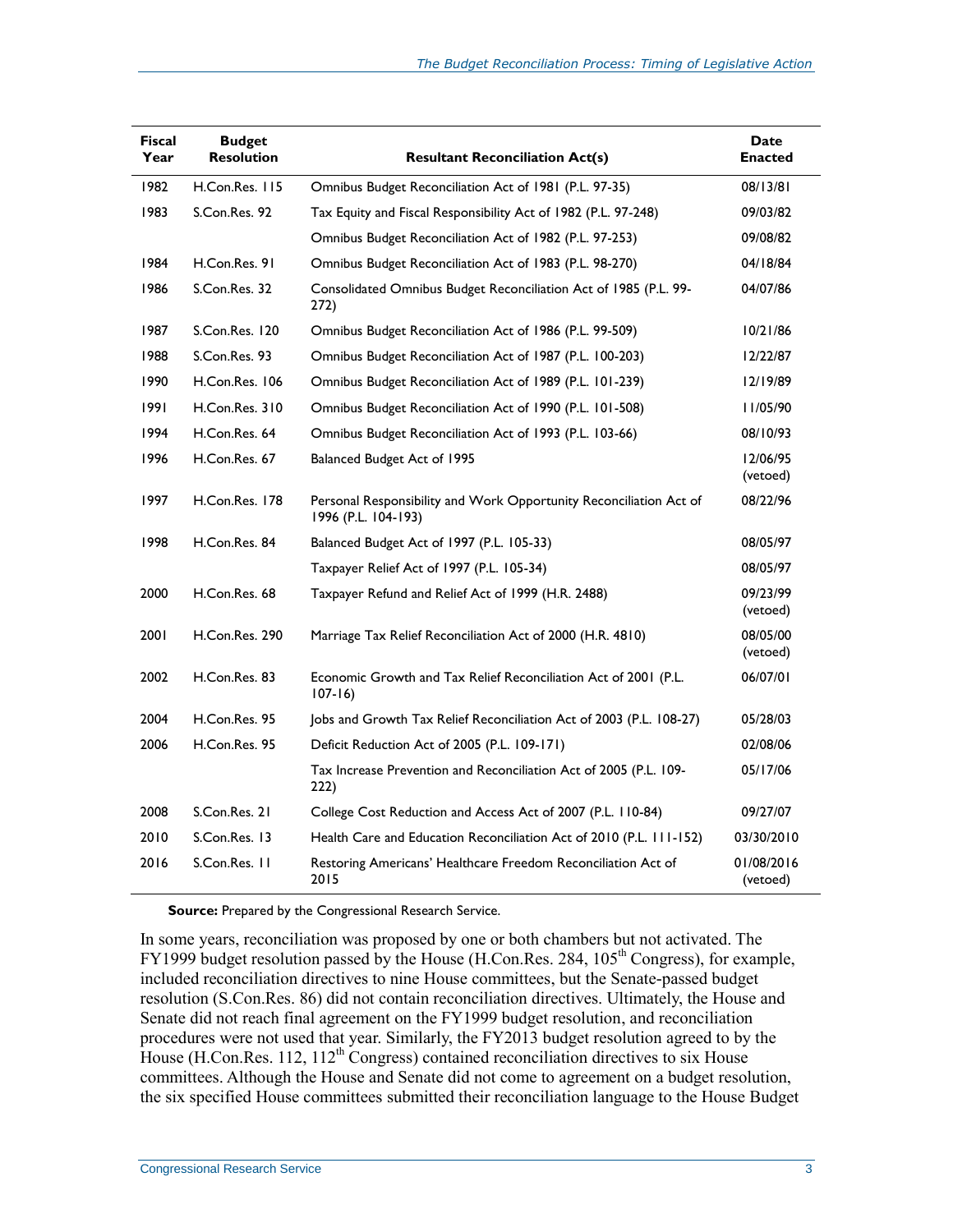Committee by the specified deadline, and the House passed H.R. 5652, the Sequester Replacement Reconciliation Act. The House was able to develop and consider H.R. 5652 as a reconciliation measure because the budget resolution passed by the House was "deemed" enforceable by the House as if the Senate had agreed to it (H.Res. 614,  $112^{th}$  Congress).<sup>6</sup> Because Congress had not agreed to the underlying budget resolution, the House reconciliation bill, H.R. 5652, was not considered a reconciliation measure in the Senate and, therefore, was not eligible for consideration in the Senate under reconciliation procedures.

From 1980 into the 1990s, reconciliation was used to reduce the deficit through reductions in mandatory spending, revenue increases, or a combination of the two. Reconciliation has also been used, however, to reduce revenues and, in a few instances, to increase spending levels in particular areas.<sup>7</sup> In 2006, reconciliation was used to reduce mandatory spending and revenues, yielding a net increase in the deficit.<sup>8</sup> In the first session of the  $110^{th}$  Congress, the Senate adopted a rule prohibiting the use of reconciliation in a manner that would increase the deficit or reduce the surplus, but this point of order was repealed in 2015. 9 The House adopted a similar rule at the beginning of the 110<sup>th</sup> Congress but amended the rule at the beginning of the 112<sup>th</sup> Congress to prohibit the use of reconciliation in a manner that would cause a net increase in direct spending (House Rule XXI, Clause  $7)^{10}$ 

With regard to spending reductions, the reconciliation process for the most part has applied to mandatory spending programs and not discretionary spending programs (which are subject to other budget enforcement procedures).<sup>11</sup> In some years, the reconciliation process has been used to increase the statutory debt limit (which is typically addressed through different procedures). In 2000, efforts were made in the reconciliation process to reduce the debt held by the public.<sup>12</sup>

# **Timing of Legislative Action**

#### **Time of Year That Reconciliation Is Scheduled to Occur**

As originally framed, the 1974 Congressional Budget Act required the adoption of two budget resolutions each year. By May 15 of each year, the House and Senate were scheduled to complete action on a budget resolution setting advisory targets. By September 15, just before the beginning of the fiscal year on October 1, the two chambers were scheduled to adopt a budget resolution setting binding limits. It was contemplated that reconciliation would be used in conjunction with the second budget resolution as a device to make any "last minute" changes in pending legislation

<sup>10</sup> This rule was also included in the rules for the  $113<sup>th</sup>$  and  $114<sup>th</sup>$  Congresses.

<sup>6</sup> For more information, see CRS Report RL31443, *The "Deeming Resolution": A Budget Enforcement Tool*, by Megan S. Lynch.

<sup>7</sup> See CRS Report RS22098, *Deficit Impact of Reconciliation Legislation Enacted in 1990, 1993, 1997, and 2006*, by Robert Keith (out of print; available from CRS).

<sup>8</sup> See CRS Report RL33132, *Budget Reconciliation Legislation in 2005-2006 Under the FY2006 Budget Resolution*, by Robert Keith (out of print; available from CRS).

 $9$  The rule was initially included in Section 202 of the FY2008 budget resolution, S.Con.Res. 21 (110<sup>th</sup> Congress), and was repealed in Section 3204 of the FY2016 budget resolution, S.Con.Res. 11 (114<sup>th</sup> Congress).

<sup>&</sup>lt;sup>11</sup> See CRS Report RS22277, *Savings in Mandatory Outlays in Selected Reconciliation Acts*, by Robert Keith (out of print; available from CRS).

<sup>12</sup> For more information on this topic, see CRS Report RL30714, *Congressional Action on Revenue and Debt Reconciliation Measures in 2000*, by Robert Keith (out of print; available from CRS); and CRS Report RS21519, *Legislative Procedures for Adjusting the Public Debt Limit: A Brief Overview*, by Bill Heniff Jr.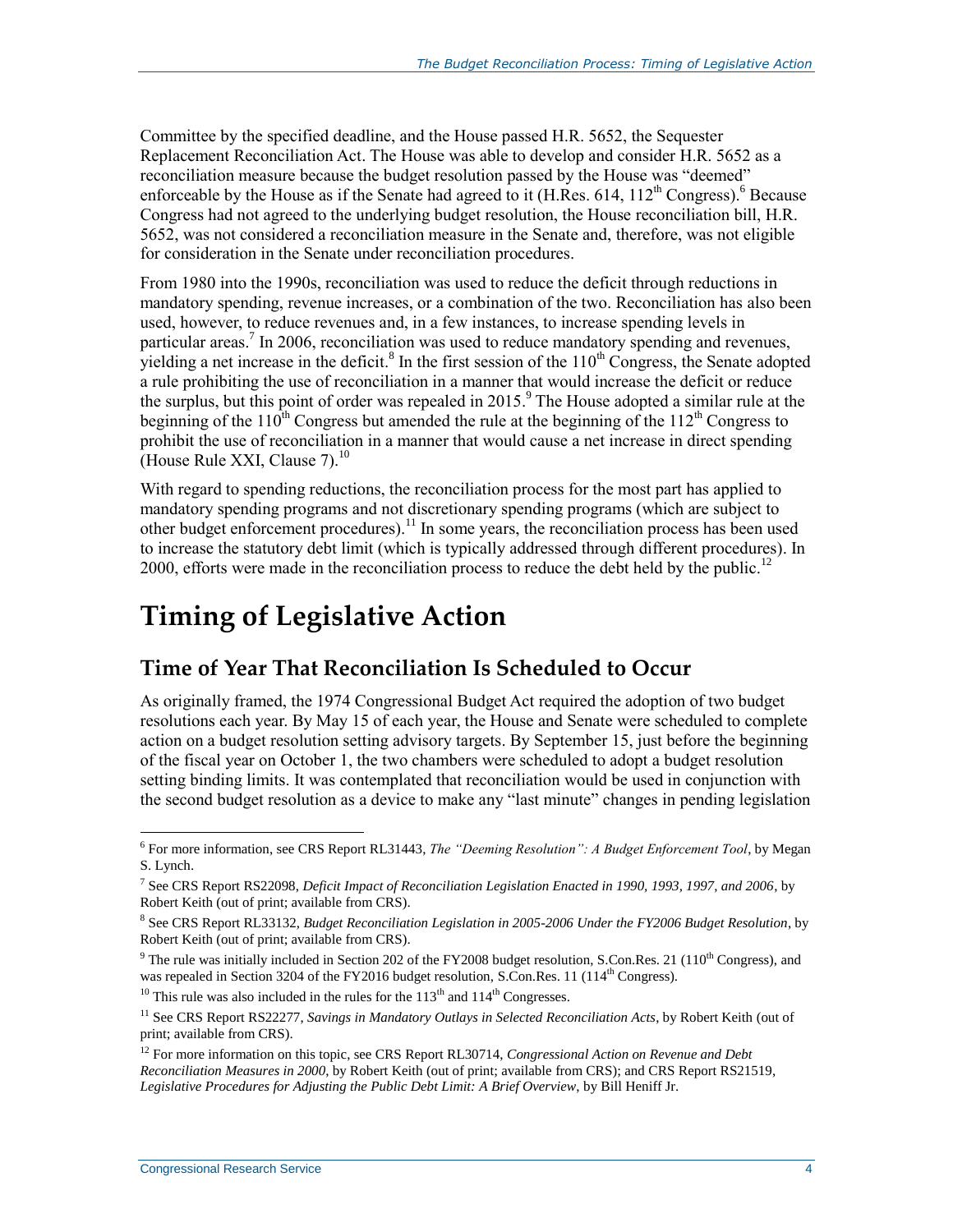or current law necessary to bring the budget resolution policies to fruition. The 1974 act prescribed a 10-day period to accomplish reconciliation, requiring that the process be concluded by September 25.

After several years' experience with the congressional budget process, congressional leaders realized that reconciliation could not be used to make major changes in revenue and direct spending laws and still fit within such a compressed time frame and occur so late in the session. Therefore, when the House and Senate first employed reconciliation in 1980, it was initiated in the first budget resolution, which was adopted in the late spring. The following year, reconciliation was again used in connection with the first budget resolution. Shortly thereafter, the House and Senate abandoned altogether the practice of adopting a second budget resolution.

These changes in congressional practice were formally incorporated into the 1974 Congressional Budget Act several years later under amendments made by the Balanced Budget and Emergency Deficit Control Act of 1985 (Title II of P.L. 99-177). The changes, which first took effect for FY1987 and still remain in effect, require the annual adoption of only one budget resolution and authorize the inclusion of any reconciliation instructions in it. The deadline for the adoption of the budget resolution was advanced by one month to April 15. Under the revised timetable, two months are allowed for reconciliation. Congress established a deadline of June 15 for the completion of action on any required reconciliation legislation.<sup>13</sup> To enforce this deadline in the House, a prohibition against the consideration of a July adjournment resolution if reconciliation is not completed was placed in Section 310(f) of the 1974 Act. The Senate has no comparable provision.

#### **Overall Record of Experience**

The record of experience with reconciliation legislation over the period covering 1980 to the present indicates considerable variation in the time needed to process such measures from the date the reconciliation instructions take effect (upon final adoption of the budget resolution) until the resultant reconciliation legislation is approved or vetoed by the President. As **[Figure 2](#page-8-0)** shows, the processing interval for the 20 enacted and four vetoed reconciliation measures ranged from a low of 27 days (for the Omnibus Budget Reconciliation Act of 1990) to a high of 384 days (for the Tax Increase Prevention and Reconciliation Act of 2006). On average, completing the process took about five months (155 days), well beyond the two months contemplated by the timetable in the 1974 Congressional Budget Act.

With regard to the use of reconciliation by congressional session, Congress has not ostensibly favored one session over the other. As **[Table 2](#page-9-0)** shows, action on 11 such measures was completed during the first session and on 13 such measures during the second session. It should be noted, however, that six of the measures (the Omnibus Budget Reconciliation Act of 1983; the Consolidated Omnibus Budget Reconciliation Act of 1985; the Deficit Reduction Act of 2005; the Tax Increase Prevention, Reconciliation Act of 2005; the Healthcare and Education Reconciliation Act of 2010; and the Restoring Americans' Healthcare Freedom Reconciliation Act of 2015) were enacted (or vetoed) between January and May of the second session and were from reconciliation directives included in the prior session.

<sup>&</sup>lt;sup>13</sup> An explicit requirement that Congress complete action on any necessary reconciliation measure was established in Section 310(f) of the 1974 Congressional Budget Act by Section 201(b) (at 99 Stat. 1040) of the 1985 Balanced Budget Act. Section 13210(2) of the Budget Enforcement Act of 1990 (Title XIII of P.L. 101-508) deleted this requirement from Section 310(f) but left unchanged the reference to the deadline in the general timetable set forth in Section 300.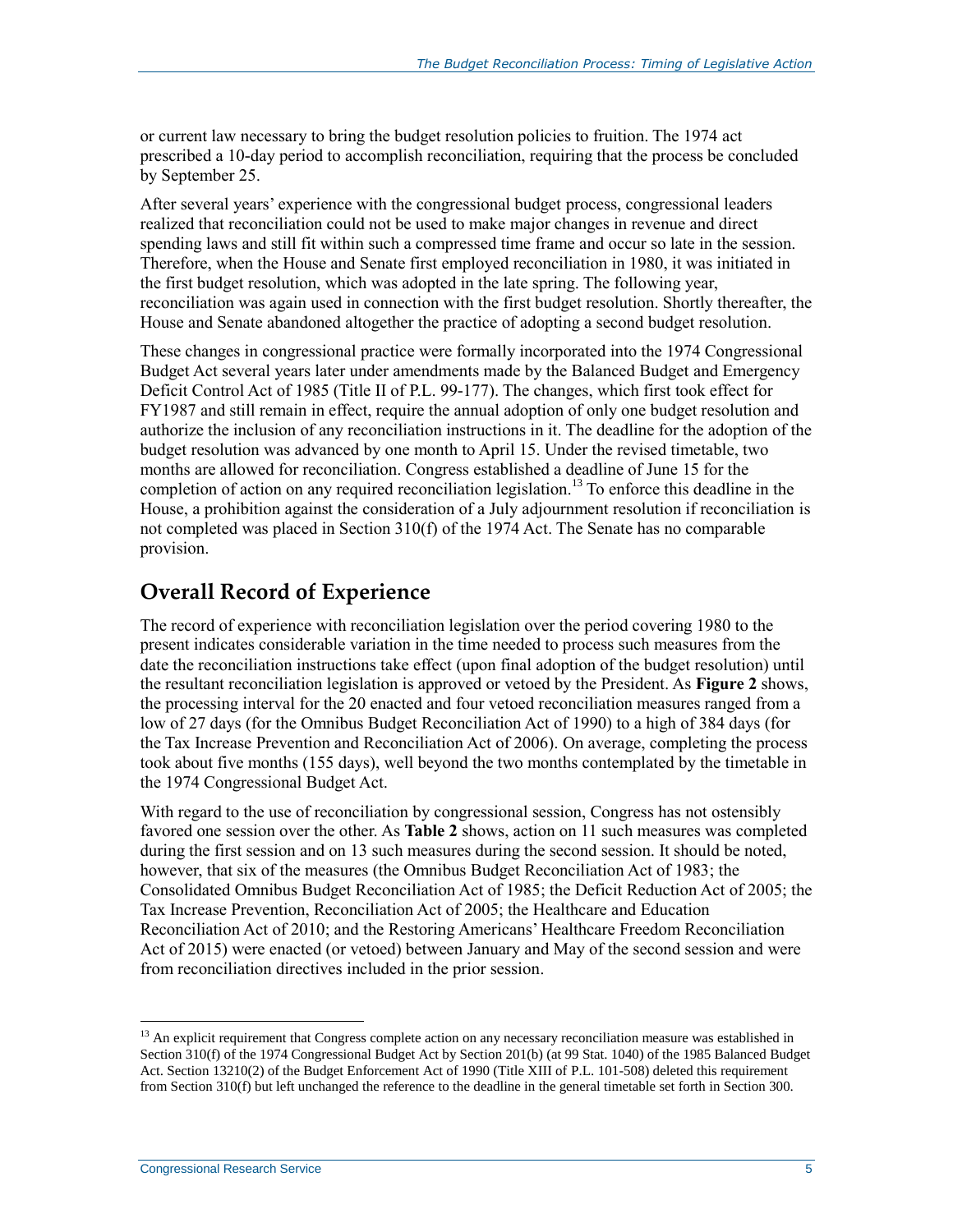Congress and the President have shown the ability to initiate the reconciliation process and conclude it reasonably early in the same session: In the case of eight bills (for seven different years), reconciliation measures were enacted or vetoed before the end of August. On the other hand, the reconciliation process can be lengthy and drawn out: In four instances, reconciliation measures were not enacted or vetoed until December, and in six other instances, they carried over until the following year.

#### **Adoption of Reconciliation Instructions**

During the period covering from 1980 to the present, Congress adopted 21 budget resolutions containing reconciliation instructions (see **[Table 3](#page-10-0)**). The House and Senate adopted four of these budget resolutions (for FY1994, FY2000, FY2001, and FY2004) on time, but the others were adopted behind schedule. As **[Table 3](#page-10-0)** shows, most of the budget resolutions that contained reconciliation instructions were adopted in April, May, or June, but one was adopted as late as August and another in October. During years when reconciliation was used, budget resolutions were adopted, on average, about 47 days after the prescribed deadline.

<span id="page-8-0"></span>



**Source:** Prepared by the Congressional Research Service.

**Notes:** The "number of days" refers to the interval from adoption of the budget resolution to the enactment or veto of the reconciliation act.

ORA = Omnibus Reconciliation Act;

OBRA = Omnibus Budget Reconciliation Act;

TEFRA = Tax Equity and Fiscal Responsibility Act;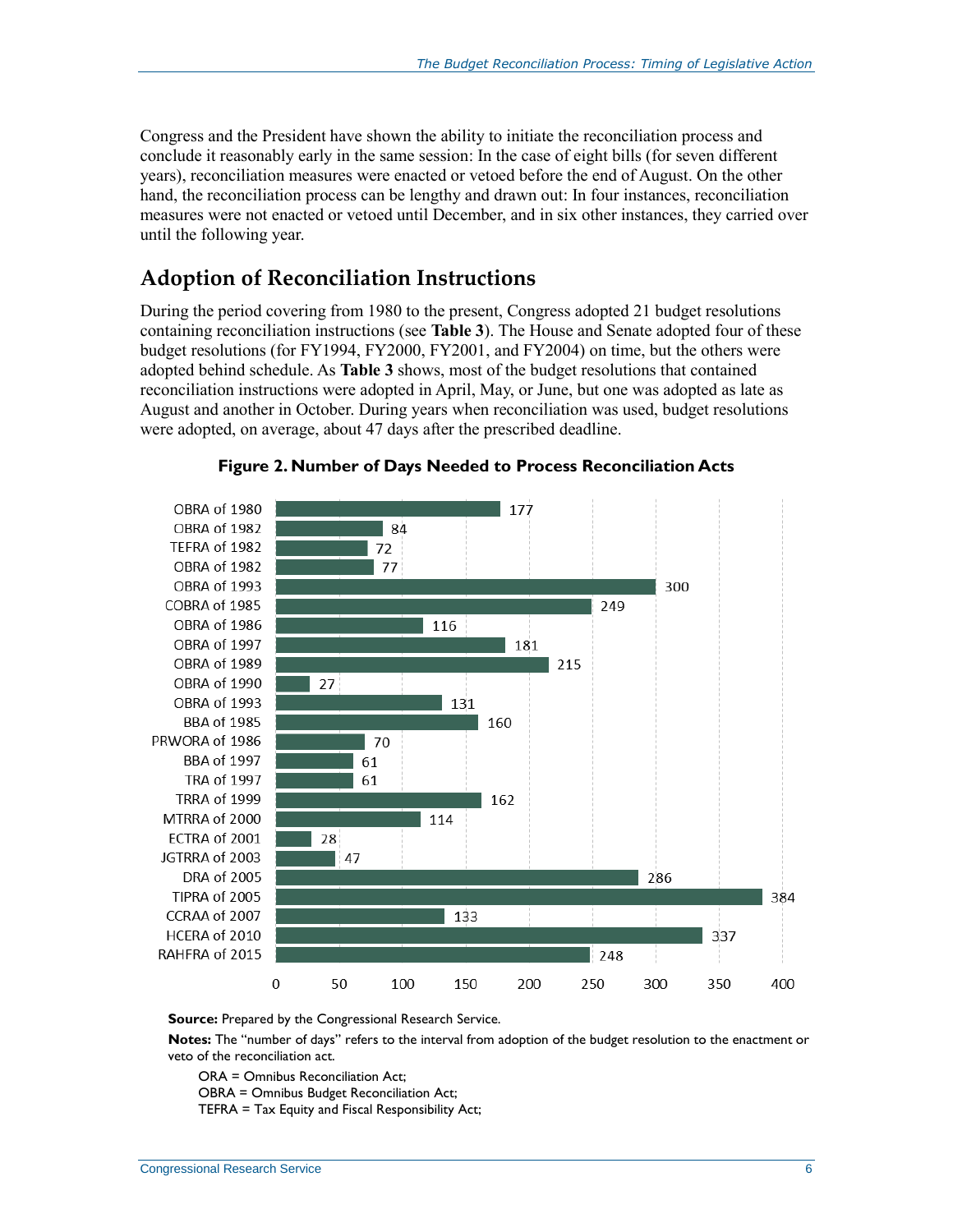COBRA = Consolidated Omnibus Budget Reconciliation Act; PRWORA = Personal Responsibility and Work Opportunity Reconciliation Act; BBA = Balanced Budget Act; TRA = Taxpayer Relief Act; TRRA = Taxpayer Refund and Relief Act; MTRRA = Marriage Tax Relief Reconciliation Act; EGTRRA = Economic Growth and Tax Relief Reconciliation Act; JGTRRA = Jobs and Growth Tax Relief Reconciliation Act; DRA = Deficit Reduction Act; TIPRA = Tax Increase Prevention and Reconciliation Act; CCRAA = College Cost Reduction and Access Act;

HCERA=Health Care and Education Reconciliation Act; and

RAHFRA= Restoring Americans' Healthcare Freedom Reconciliation Act of 2015.

<span id="page-9-0"></span>

| <b>Congress</b>                           | <b>First Session</b> | <b>Second Session</b>                          |
|-------------------------------------------|----------------------|------------------------------------------------|
| <b>96th</b>                               |                      | 12/05/80                                       |
| 97th                                      | 08/13/81             | 09/03/82<br>09/08/82                           |
| 98th                                      |                      | 04/18/84 <sup>a</sup>                          |
| 99th                                      |                      | 04/07/86 <sup>a</sup><br>10/21/86              |
| 100th                                     | 12/22/87             |                                                |
| 101st                                     | 12/19/89             | II/05/90                                       |
| 102 <sup>nd</sup>                         |                      |                                                |
| 103rd                                     | 08/10/93             |                                                |
| 104 <sup>th</sup>                         | 12/06/95<br>(vetoed) | 08/22/96                                       |
| 105th                                     | 08/05/97<br>08/05/97 |                                                |
| 106th                                     | 09/23/99<br>(vetoed) | 08/05/00<br>(vetoed)                           |
| 107th                                     | 06/07/01             |                                                |
| 108 <sup>th</sup>                         | 05/28/03             |                                                |
| 109th                                     |                      | 02/08/06 <sup>a</sup><br>05/17/06 <sup>a</sup> |
| 110 <sup>th</sup>                         | 09/27/07             |                                                |
| $     $ th                                |                      | 03/30/10 <sup>a</sup>                          |
| 114 <sup>th</sup>                         |                      | 01/08/2016                                     |
|                                           |                      | (vetoed)                                       |
| <b>Total Number of</b><br><b>Measures</b> | $\mathbf{H}$         | 13                                             |

#### **Table 2. Dates of Enactment or Veto of Reconciliation Measures by Session of Congress**

**Source:** Prepared by the Congressional Research Service.

<span id="page-9-1"></span>a. Measure carried over from the prior year.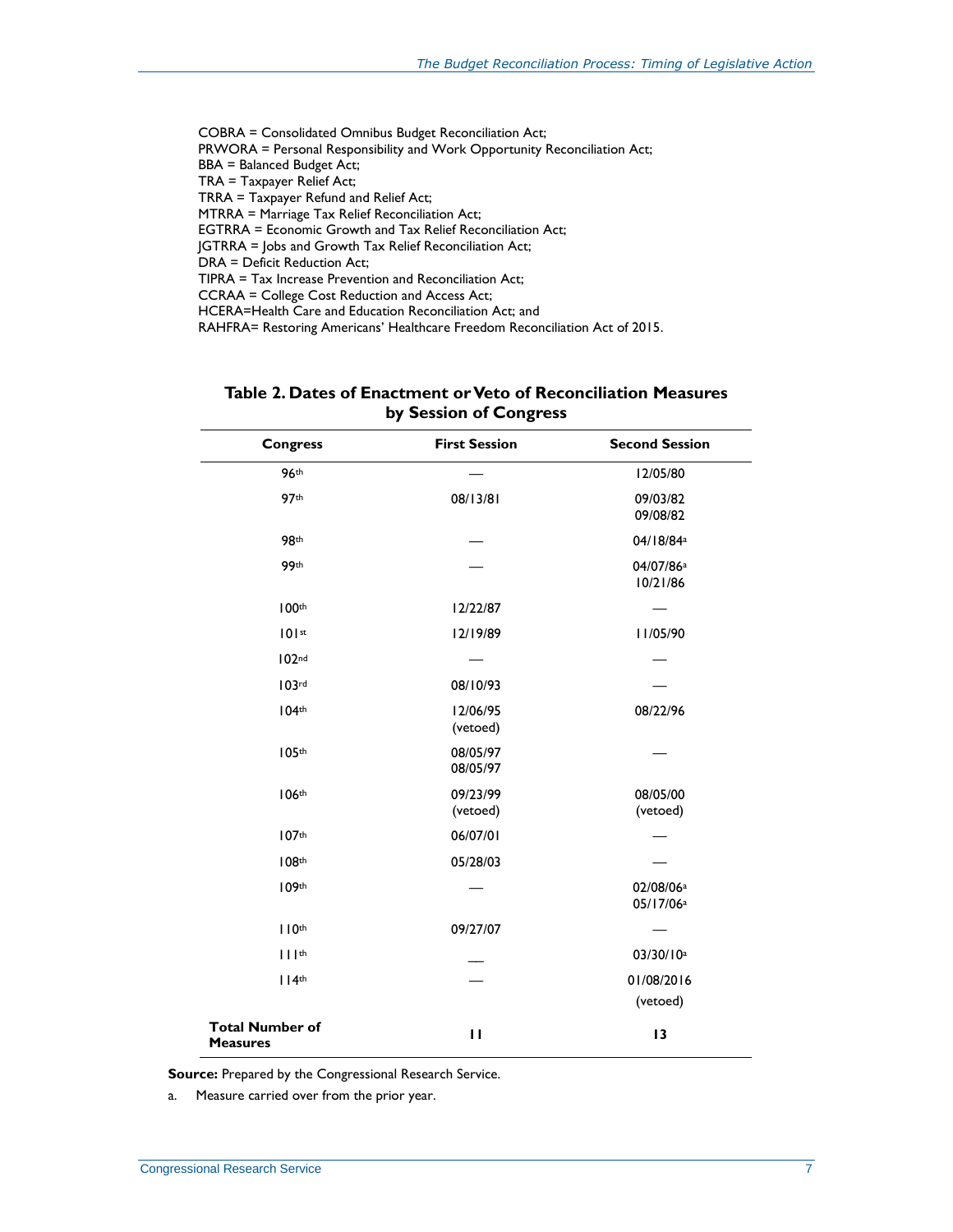<span id="page-10-0"></span>

| <b>Fiscal</b><br>Year | <b>Budget</b><br><b>Resolution</b> | Date<br><b>Adopted</b> | <b>Number of Days</b><br><b>After Deadlinea</b> | <b>Initial Deadline for</b><br><b>Committee Submissions</b>                          |
|-----------------------|------------------------------------|------------------------|-------------------------------------------------|--------------------------------------------------------------------------------------|
| 1981                  | H.Con.Res. 307                     | 06/12/80               | 58                                              | June 20                                                                              |
| 1982                  | H.Con.Res. 115                     | 05/21/81               | 36                                              | June 12                                                                              |
| 1983                  | S.Con.Res. 92                      | 06/23/82               | 69                                              | August I (House)<br>July 20 (Senate)                                                 |
| 1984                  | H.Con.Res. 91                      | 06/23/83               | 69                                              | July 22                                                                              |
| 1986                  | S.Con.Res. 32                      | 08/01/85               | 108                                             | September 27                                                                         |
| 1987                  | S.Con.Res. 120                     | 06/27/86               | 73                                              | July 25                                                                              |
| 1988                  | S.Con.Res. 93                      | 06/24/87               | 70                                              | July 28                                                                              |
| 1990                  | H.Con.Res. 106                     | 05/18/89               | 33                                              | July 15                                                                              |
| 1991                  | H.Con.Res. 310                     | 10/09/90               | 177                                             | October 15                                                                           |
| 1994                  | H.Con.Res. 64                      | 04/01/93               | $\pmb{0}$                                       | May 14 (House)<br>June 18 (Senate)                                                   |
| 1996                  | H.Con.Res. 67                      | 06/29/95               | 75                                              | September 22                                                                         |
| 1997                  | H.Con.Res. 178                     | 06/13/96               | 59                                              | June 13/21 (House/Senate)<br>July 18/24 (House/Senate)<br>Sept. 6/18 (House/Senate)  |
| 1998                  | H.Con.Res. 84                      | 06/05/97               | 51                                              | June 13<br>June 14/20 (House/Senate)                                                 |
| 2000                  | H.Con.Res. 68                      | 04/14/99               | 0                                               | July 16 (House)<br>July 23 (Senate)                                                  |
| 2001                  | H.Con.Res. 290                     | 04/13/00               | 0                                               | July 14 (first bill)<br>September 13 (second bill)                                   |
| 2002                  | H.Con.Res. 83                      | 05/10/01               | 25                                              | May 18                                                                               |
| 2004                  | H.Con.Res. 95                      | 04/11/03               | 0                                               | May 8                                                                                |
| 2006                  | H.Con.Res. 95                      | 04/28/05               | 13                                              | September 16 (first bill)<br>September 23 (second bill)<br>September 30 (third bill) |
| 2008                  | S.Con.Res. 21                      | 05/17/07               | 32                                              | September 10                                                                         |
| 2010                  | S.Con.Res. 13                      | 04/27/09               | 12                                              | October 15                                                                           |
| 2016                  | S.Con.Res. 11                      | 05/05/2015             | 20                                              | July 24                                                                              |

#### **Table 3. Adoption of Reconciliation Instructions in Budget Resolutions Since FY1981**

**Source:** Prepared by the Congressional Research Service.

<span id="page-10-1"></span>a. Beginning with FY1987, the deadline for the adoption of the budget resolution was changed to April 15. Prior to that fiscal year, the deadline was May 15.

Timely adoption of the budget resolution can facilitate timely enactment of reconciliation legislation, just as tardy adoption of the budget resolution can delay completion of the reconciliation process. For example, the FY2002 budget resolution was adopted only 25 days after the deadline, and the reconciliation process for that year was completed in another 28 days (compared to the average of 155 days). Conversely, the FY1986 budget resolution was adopted 108 days after the deadline, and the reconciliation process took another 249 days to complete.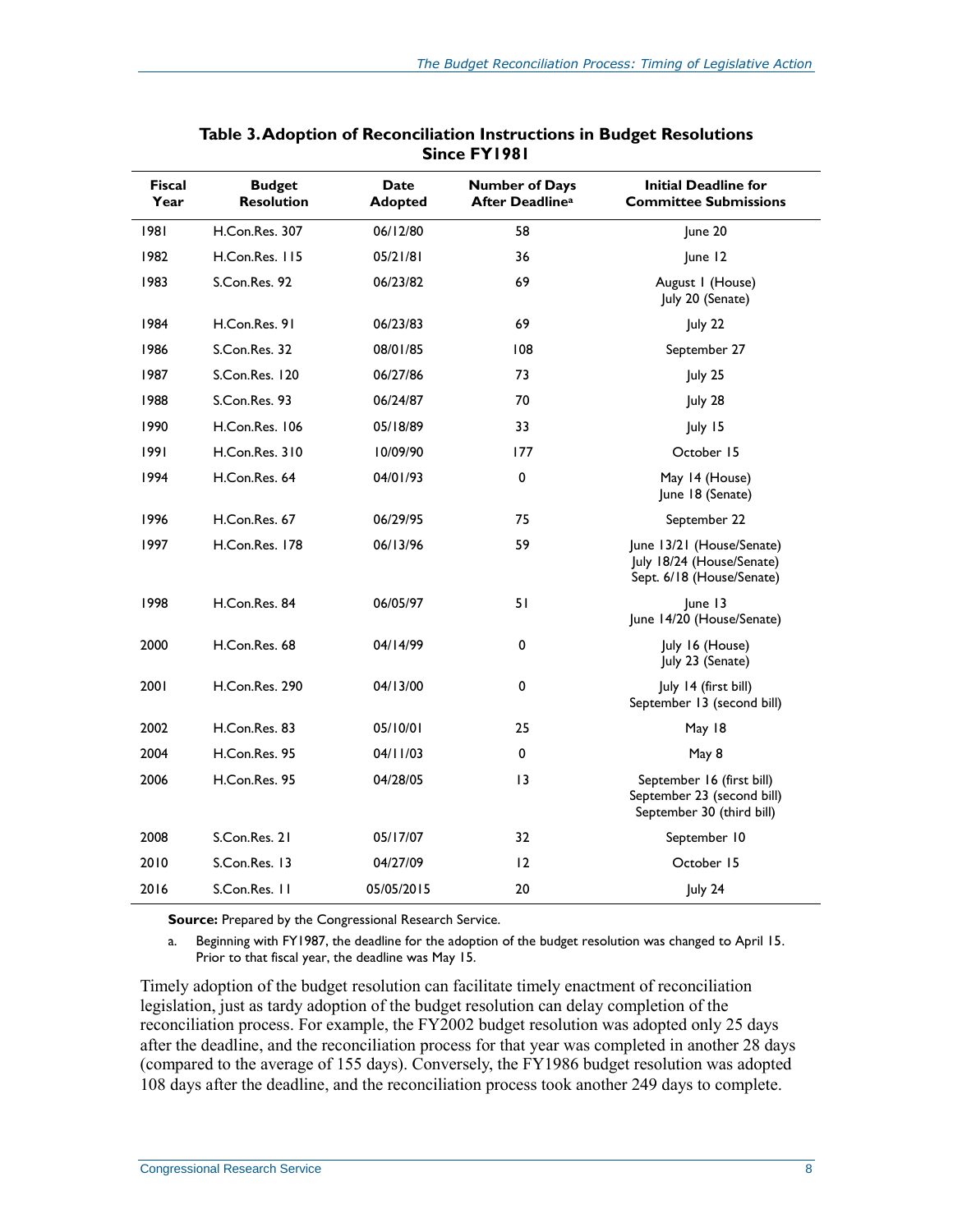Nonetheless, timely or tardy adoption of a budget resolution does not necessarily ensure that the reconciliation process will proceed quickly or slowly. For example, in two of the years that the budget resolution was adopted on time (FY1994 and FY2000), 131 days and 161 days, respectively, were taken to complete action on reconciliation legislation. In 2005, the FY2006 budget resolution was adopted only 13 days behind schedule, but the second of two reconciliation measures generated thereunder was not enacted into law until 384 days later.

Another factor that can affect how quickly or slowly reconciliation legislation is processed is the amount of time given to committees to prepare their reconciliation recommendations. As **[Table 3](#page-10-0)** indicates, the initial deadline for committee submissions, included in the budget resolution, ranged from about one week to over five months after adoption of the budget resolution. The longer deadlines were used largely to accommodate the August recess. In some cases, the submission deadline was extended one or more times.<sup>14</sup>

#### **House and Senate Action on Omnibus Reconciliation Legislation**

As indicated previously, the House and Senate together completed action on 24 different budget reconciliation bills since 1980; 20 of them were enacted into law, and four were vetoed. (The text of one or more other measures considered separately was sometimes incorporated later into an omnibus budget reconciliation bill.) On occasion, one chamber has considered reconciliation legislation that was not considered by the other chamber. During the second session of the  $106<sup>th</sup>$ Congress, for example, the House and Senate passed the Marriage Tax Relief Reconciliation Act of 2000, but it was vetoed by President Clinton. The House passed five other reconciliation measures during the session, but the Senate did not act on any of them.<sup>15</sup>

**[Table 4](#page-12-0)** provides information on the dates of initial consideration by the House and Senate of these 24 measures, as well as the dates that the two chambers acted on the relevant conference reports. As the table shows, the Senate devoted more than twice as many days (81 days) to initial consideration of these measures than did the House (33 days). Initial Senate consideration of these measures ranged from two to eight days, while House consideration took one or two days, except in 1989 (when the House considered the Omnibus Budget Reconciliation Act of 1989 for six days).

Of the 155 days needed (on average) to develop, consider, and enact into law (or veto) a reconciliation bill, about half were required to secure initial passage in the House and Senate. The remaining days were taken up by conference meetings, adoption of the conference report, enrollment of the legislation, and consideration and approval by the President.

<sup>14</sup> For more information, see CRS Report R41151, *Budget Reconciliation Process: Timing of Committee Responses to Reconciliation Directives*, by Megan S. Lynch.

<sup>15</sup> For more information on these measures, see CRS Report RL30714, *Congressional Action on Revenue and Debt Reconciliation Measures in 2000*, by Robert Keith (out of print; available from the author); ibid.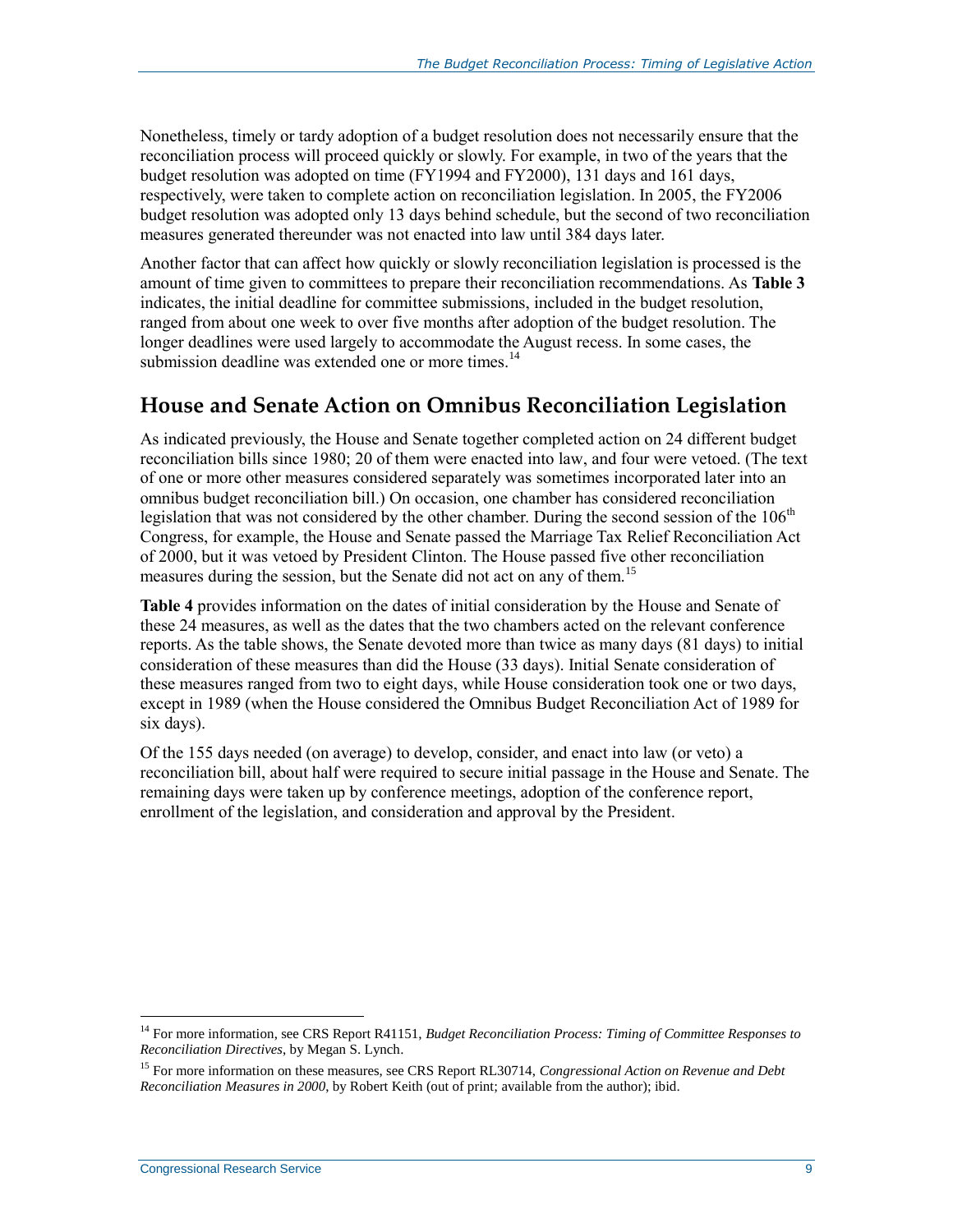<span id="page-12-0"></span>

|                    |                                                           | <b>Bill Numbers</b>               | <b>House Action</b>  |                                                                      | <b>Senate Action</b>                                                                         |                                              |
|--------------------|-----------------------------------------------------------|-----------------------------------|----------------------|----------------------------------------------------------------------|----------------------------------------------------------------------------------------------|----------------------------------------------|
| <b>Fiscal Year</b> | <b>Reconciliation Act</b>                                 |                                   | <b>Initial</b>       | <b>Conference</b>                                                    | <b>Initial</b>                                                                               | Conference                                   |
| 1981               | Omnibus Reconciliation Act of 1980                        | H.R. 7765<br>S. 2885<br>S. 2939   | 09/04/80             | 12/03/80                                                             | 06/30/80<br>07/23/80<br>09/17/80                                                             | 12/03/80                                     |
| 1982               | Omnibus Budget Reconciliation Act of 1981                 | H.R. 3982<br>S. 1377              | 06/25/81<br>06/26/81 | 07/31/81                                                             | 06/22/81<br>06/23/81<br>06/24/81<br>06/25/81<br>07/13/81                                     | 08/13/81                                     |
| 1983               | Tax Equity and Fiscal Responsibility Act of 1982          | H.R. 4961                         | 12/15/81             | 08/19/82                                                             | 07/19/82<br>07/20/82<br>07/21/82<br>07/22/82<br>07/23/82                                     | 08/19/82                                     |
|                    | Omnibus Budget Reconciliation Act of 1982                 | H.R. 6955<br>S. 2774              | 08/10/82             | 08/17/82<br>08/18/82                                                 | 08/04/82<br>08/05/82<br>08/11/82                                                             | 08/18/82                                     |
| 1984               | Omnibus Budget Reconciliation Act of 1983                 | H.R. 4169<br>S. 2062              | 10/25/83             |                                                                      | 11/16/83<br>11/18/83<br>04/05/84                                                             |                                              |
| 1986               | Consolidated Omnibus Budget Reconciliation Act of<br>1985 | H.R. 3500<br>H.R. 3128<br>S. 1730 | 10/24/85<br>10/31/85 | 12/05/85<br>12/19/85<br>12/20/85<br>03/06/86<br>03/18/86<br>03/20/86 | 10/15/85<br>10/16/85<br>10/22/85<br>10/23/85<br>10/24/85<br>11/12/85<br>11/13/85<br>11/14/85 | 12/19/85<br>12/20/85<br>03/14/86<br>03/18/86 |
| 1987               | Omnibus Budget Reconciliation Act of 1986                 | H.R. 5300<br>S. 2706              | 09/24/86             | 10/17/86                                                             | 09/19/86<br>09/20/86<br>09/25/86                                                             | 10/17/86                                     |
| 1988               | Omnibus Budget Reconciliation Act of 1987                 | H.R. 3545<br>S. 1920              | 10/29/87             | 12/21/87                                                             | 12/09/87<br>12/10/87                                                                         | 12/22/87                                     |

#### **Table 4. Dates of House and Senate Action on Reconciliation Legislation (Since FY1981)**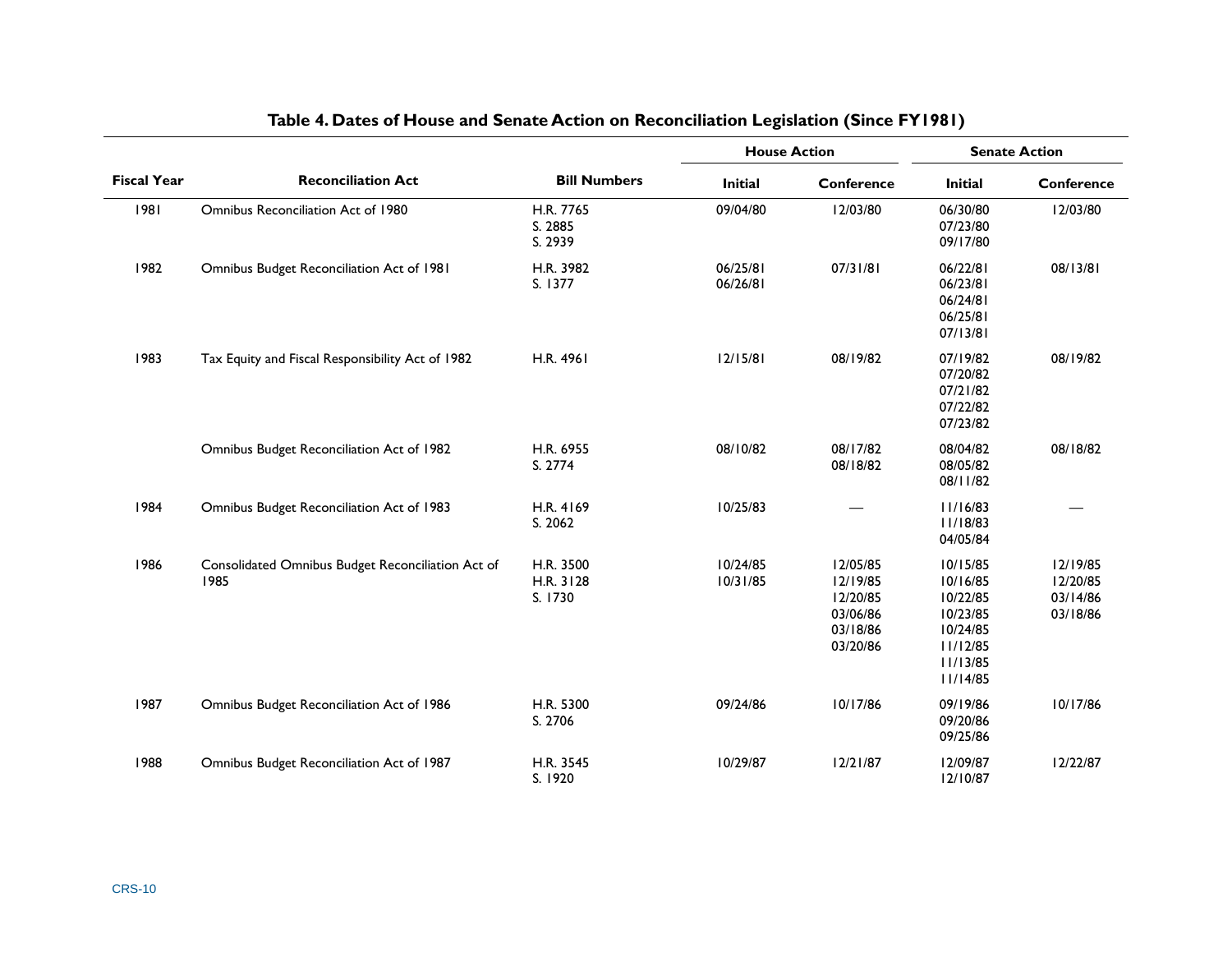|                    |                                                                            |                      | <b>House Action</b>                                                  |                      | <b>Senate Action</b>                         |                      |
|--------------------|----------------------------------------------------------------------------|----------------------|----------------------------------------------------------------------|----------------------|----------------------------------------------|----------------------|
| <b>Fiscal Year</b> | <b>Reconciliation Act</b>                                                  | <b>Bill Numbers</b>  | <b>Initial</b>                                                       | <b>Conference</b>    | <b>Initial</b>                               | Conference           |
| 1990               | Omnibus Budget Reconciliation Act of 1989                                  | H.R. 3299<br>S. 1750 | 09/26/89<br>09/27/89<br>09/28/89<br>10/03/89<br>10/04/89<br>10/05/89 | 11/21/89             | 10/12/89<br>10/13/89                         | 11/21/89             |
| 1991               | Omnibus Budget Reconciliation Act of 1990                                  | H.R. 5835<br>S. 3209 | 10/16/90                                                             | 10/26/90             | 10/17/90<br>10/18/90                         | 10/27/90             |
| 1994               | Omnibus Budget Reconciliation Act of 1993                                  | H.R. 2264<br>S. 1134 | 05/27/93                                                             | 08/05/93             | 06/23/93<br>06/24/93                         | 08/06/93             |
| 1996               | Balanced Budget Act of 1995                                                | H.R. 2491<br>S. 1357 | 10/25/95<br>10/26/95                                                 | 11/17/95<br>II/20/95 | 10/25/95<br>10/26/95<br>10/27/95<br>10/28/95 | 11/17/95             |
| 1997               | Personal Responsibility and Work Opportunity<br>Reconciliation Act of 1996 | H.R. 3734<br>S. 1956 | 07/18/96                                                             | 07/31/96             | 07/18/96<br>07/19/96<br>07/22/96<br>07/23/96 | 08/01/96             |
| 1998               | Balanced Budget Act of 1997                                                | H.R. 2015<br>S. 947  | 06/25/97                                                             | 07/30/97             | 06/23/97<br>06/24/97<br>06/25/97             | 07/31/97             |
|                    | Taxpayer Relief Act of 1997                                                | H.R. 2014<br>S. 949  | 06/26/97                                                             | 07/31/97             | 06/25/97<br>06/26/97<br>06/27/97             | 07/31/97             |
| 2000               | Taxpayer Refund and Relief Act of 1999                                     | H.R. 2488<br>S. 1429 | 07/22/99                                                             | 08/05/99             | 07/28/99<br>07/29/99<br>07/30/99             | 08/05/99             |
| 2001 <sup>a</sup>  | Marriage Tax Relief Reconciliation Act of 2000                             | H.R. 4810<br>S. 2839 | 07/12/00                                                             | 07/20/00             | 07/14/00<br>07/17/00<br>07/18/00             | 07/20/00<br>07/21/00 |
| 2002               | Economic Growth and Tax Relief Reconciliation Act of<br>2001               | H.R. 1836            | 05/16/01                                                             | 05/26/01             | 05/17/01<br>05/21/01<br>05/22/01<br>05/23/01 | 05/26/01             |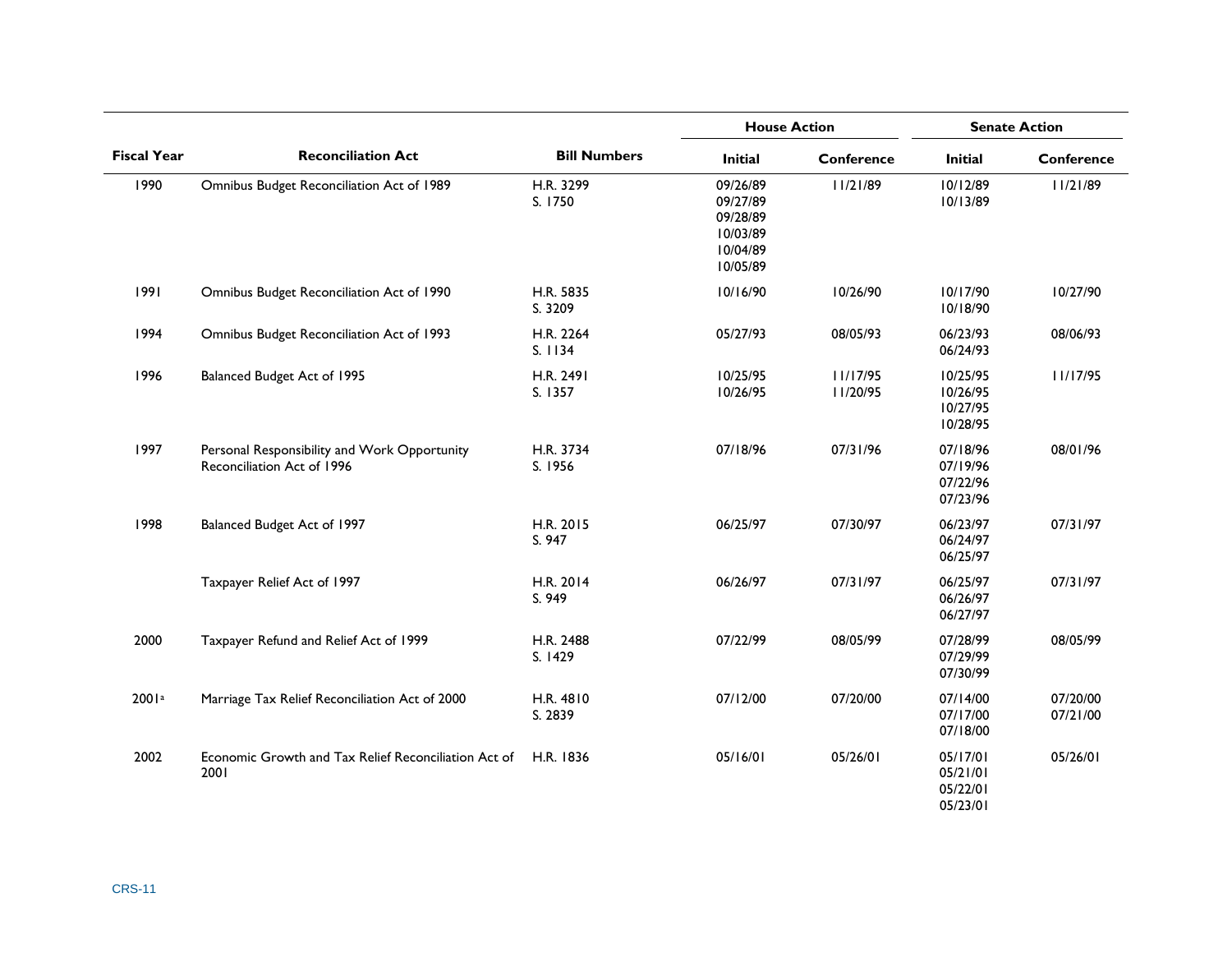|                    |                                                                       |                      |                       | <b>House Action</b>  |                                              | <b>Senate Action</b>             |
|--------------------|-----------------------------------------------------------------------|----------------------|-----------------------|----------------------|----------------------------------------------|----------------------------------|
| <b>Fiscal Year</b> | <b>Reconciliation Act</b>                                             | <b>Bill Numbers</b>  | <b>Initial</b>        | Conference           | <b>Initial</b>                               | Conference                       |
| 2004               | Jobs and Growth Tax Relief Reconciliation Act of 2003                 | H.R. 2<br>S. 1054    | 05/09/03              | 05/22/03             | 05/14/03<br>05/15/03                         | 05/23/03                         |
| 2006               | Deficit Reduction Act of 2005                                         | H.R. 4241<br>S. 1932 | 11/17/05<br>11/18/05  | 12/19/05<br>02/01/06 | 10/31/05<br>11/01/05<br>11/02/05<br>11/03/05 | 12/19/05<br>12/20/05<br>12/21/05 |
|                    | Tax Increase Prevention and Reconciliation Act of<br>2005             | H.R. 4297<br>S. 2020 | 12/08/05              | 05/10/06             | 11/17/05<br>11/18/05                         | 05/11/06                         |
| 2008               | College Cost Reduction and Access Act of 2007                         | H.R. 2669            | 07/11/07              | 09/07/07             | 07/18/07<br>07/19/07<br>07/20/07             | 09/06/07<br>09/07/07             |
| 2010               | Health Care and Education Reconciliation Act of 2010                  | H.R. 4872            | 03/21/10 <sup>b</sup> |                      | 03/23/2010<br>03/24/2010<br>03/25/2010       |                                  |
| 2016               | Restoring Americans' Healthcare Freedom<br>Reconciliation Act of 2015 | H.R. 3762            | 10/23/15              |                      | 12/1/2015<br>12/2/2015<br>12/3/2015          |                                  |

**Source:** Prepared by the Congressional Research Service.

<span id="page-14-0"></span>a. The House passed five other reconciliation measures for FY2001, but the Senate did not act on any of them. For more information on these measures, see CRS Report RL30714, *Congressional Action on Revenue and Debt Reconciliation Measures in 2000*, by Robert Keith (out of print; available from the author).

<span id="page-14-1"></span>b. On March 25, 2010, the House considered the reconciliation bill with Senate amendments. The House and Senate did not go to conference.

c. On January 6, 2015, the House considered the reconciliation bill with Senate amendments. The House and Senate did not go to conference,